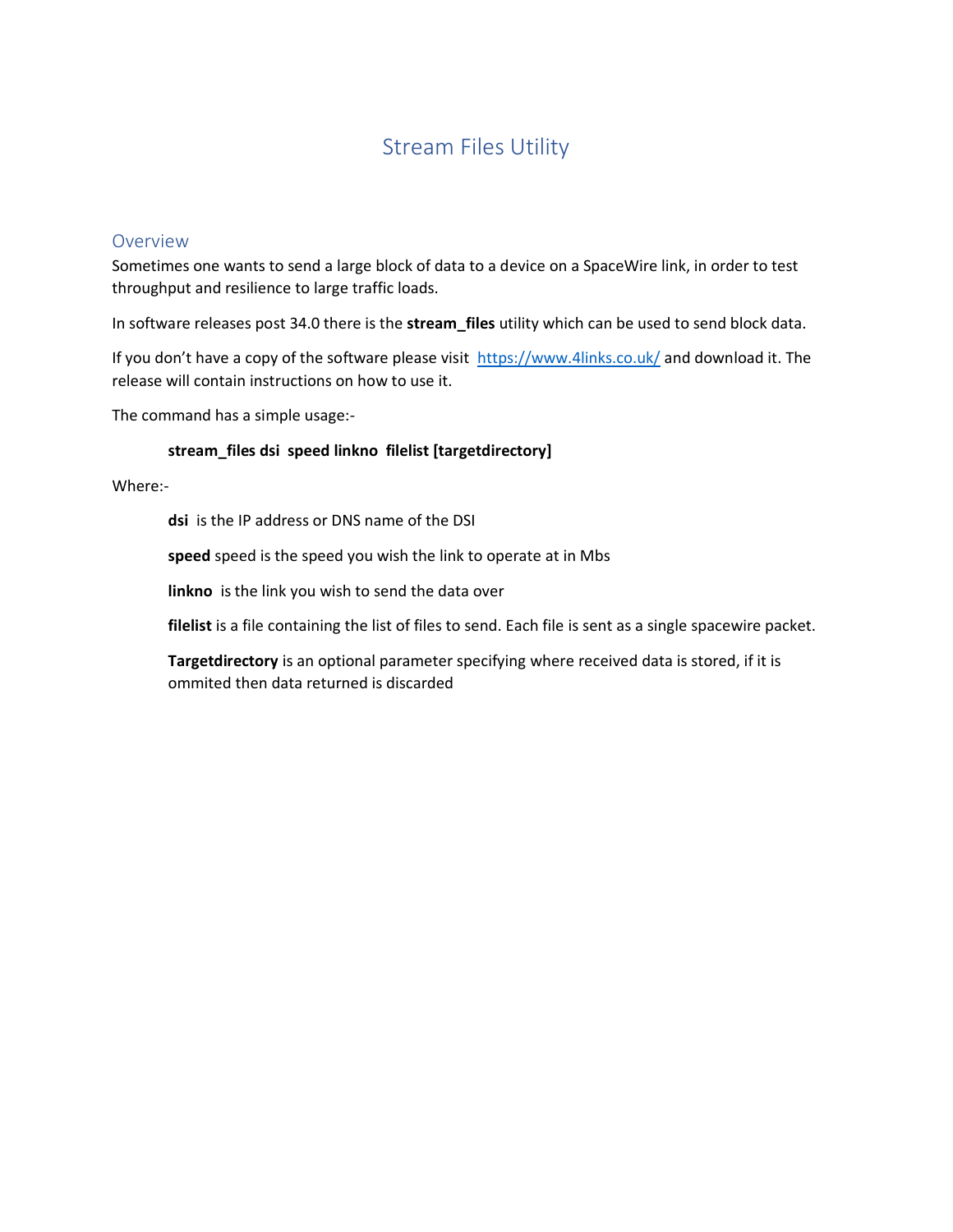# Windows Example

Remember to setup the 4links environment by running the environment set up script

Here is a screenshot of the environment being set up



I run the command esl\_version to ensure that the environment is set up correctly.

We have two files to send bigfile\_1 and bigfile\_2

```
- 0
                                                                                                       \mathbf xC:\Windows\system32\cmd.exe
                                                                                                          ▲
|D:\rangle >c:\users\scrowe\4links\4linksvars.bat
                                                                                                          Ë
\vertD:\>esl_version
\overline{\text{Complied}} against API version: Windows x64 v34.5.1560511746
Running against API version : Windows x64 v34.5.1560511746
D:\>dir bigfile*<br>| Uolume in dri∪e D is New Uolume
 Uolume Serial Number is FAE6-4C4B
 Directory of D:\Lambda1,048,576 bigfile_1<br>1,048,576 bigfile_2<br>2,097,152 bytes
28/06/2019 10:56<br>28/06/2019 10:56
                   2 File(s)
                   0 Dir(s) 1,943,816,065,024 bytes free
D:\ \>
```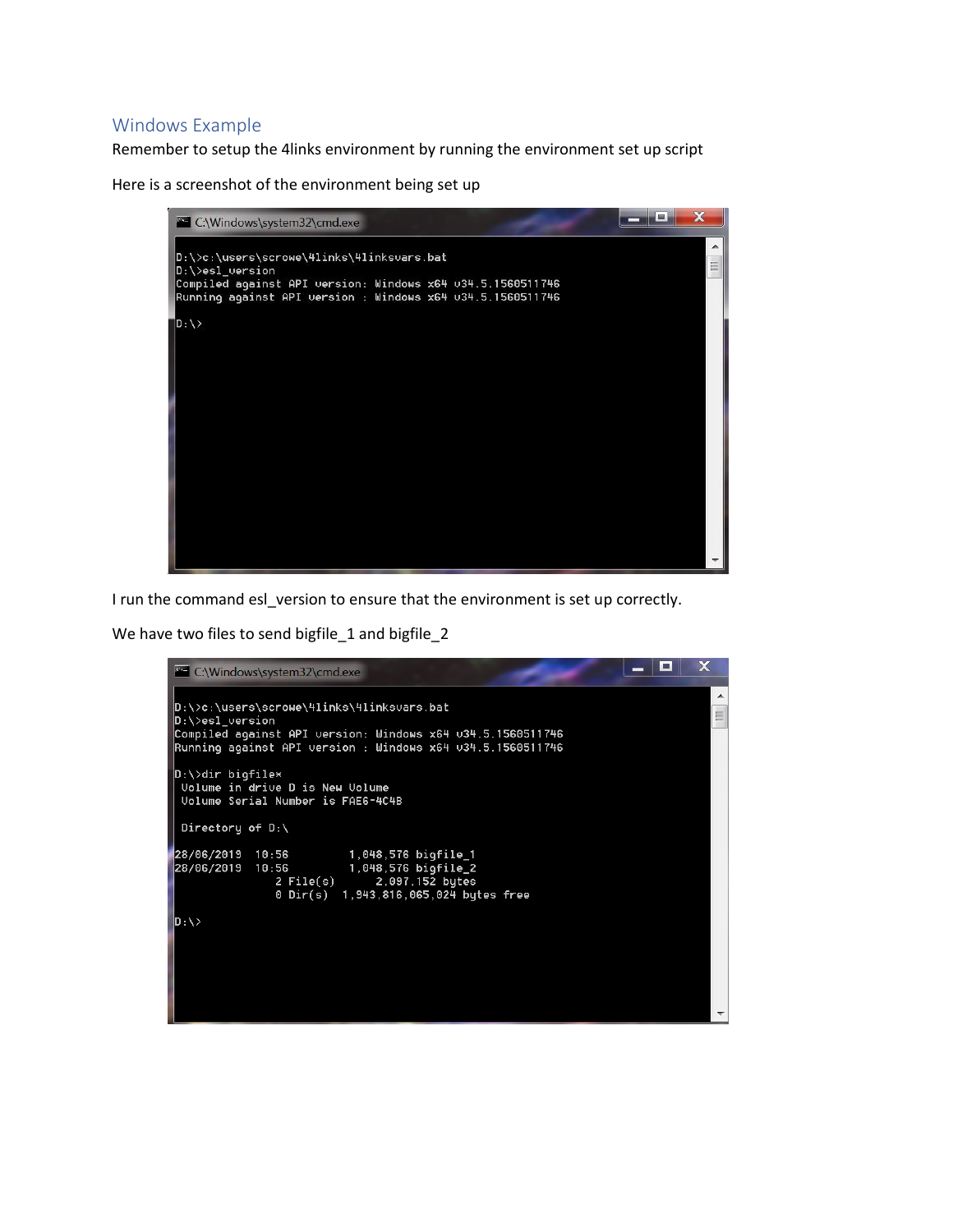We now need to create the indexfile, use notepad to create a file called **index** and put the names bigfile\_1 and bigfile\_2 in it as shown below and then save the file

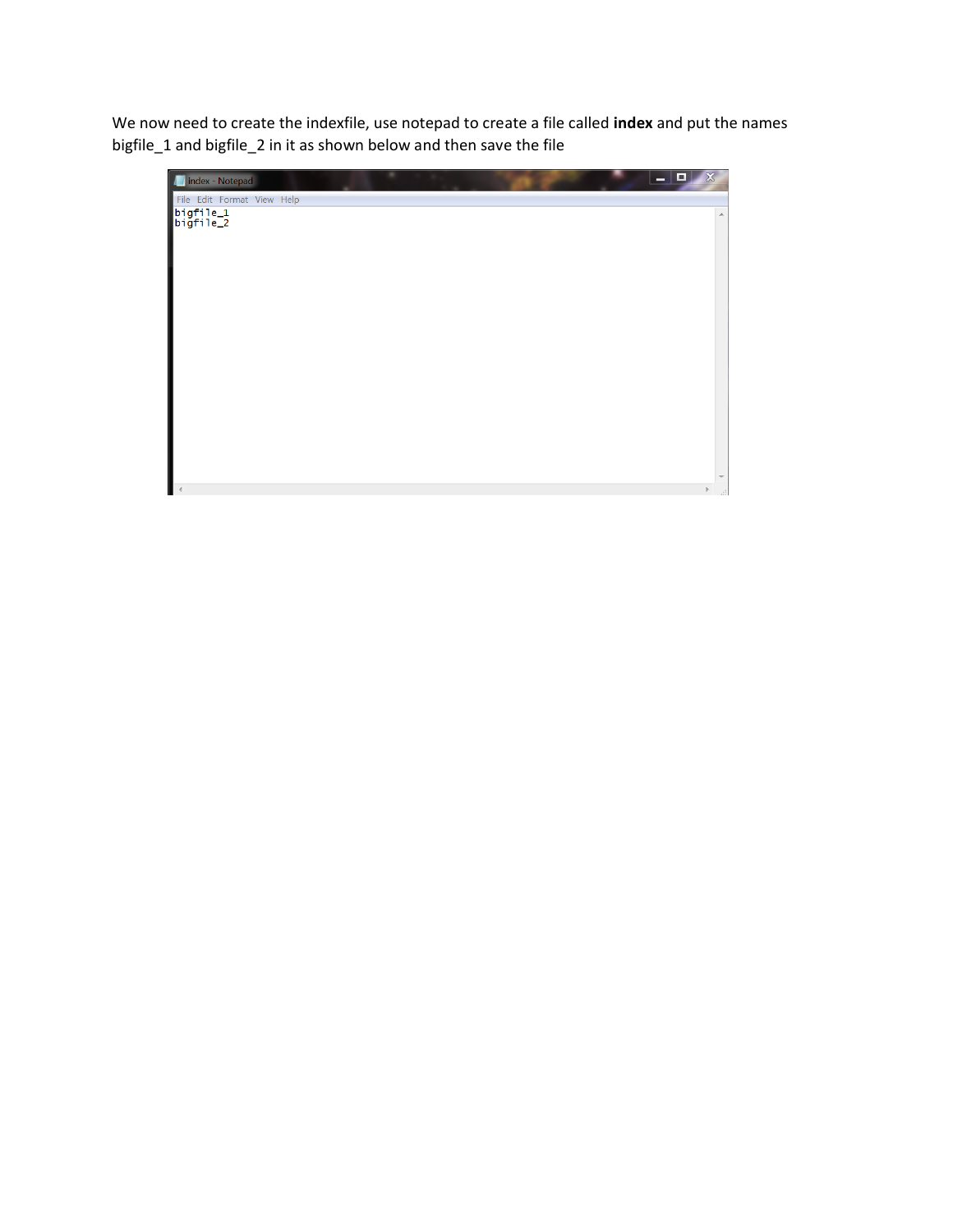We can now stream the files, network has a DSI set up in DNS called **test\_dsi**. It has links 3 and 4 connected to one another, so to start streaming

## **stream\_files test\_dsi 100 3 index.txt**

It will begin streaming the files listed in index.txt through link 3 of test\_dsi at 100Mbs.

Here is the run being performed

| C:\Windows\system32\cmd.exe                                                                                                                                                                          | о | x      |
|------------------------------------------------------------------------------------------------------------------------------------------------------------------------------------------------------|---|--------|
| 28/06/2019 10:56<br>1,048,576 bigfile_1<br>1,048,576 bigfile_2<br>28/06/2019<br>10:56<br>$2$ File(s)<br>2,097,152 bytes<br>0 Dir(s) 1,943,816,065,024 bytes free                                     |   | ▴<br>Ξ |
| $D:\$ >dir index $*$<br>Uolume in drive D is New Uolume<br>Uolume Serial Number is FAE6-4C4B<br>Directory of $D:\ \setminus$                                                                         |   |        |
| 28/06/2019 11:06<br>22 index.txt<br>$1$ File $(s)$<br>22 bytes<br>0 Dir(s) 1,943,816,065,024 bytes free                                                                                              |   |        |
| D:\>stream_files test_dsi 100 3 index.txt<br>Opening device test_dsi<br>Waiting for a connection on link 3<br> Connected !<br>Sent file bigfile_1 (1) (4)<br>Sent file bigfile_2 (2) (4)<br>Complete |   |        |
| $ D:\ \ \rangle$                                                                                                                                                                                     |   |        |

The output contains the file that has been sent and index of it in the stream, the final number is a diagnostic indicating how many files are open by the program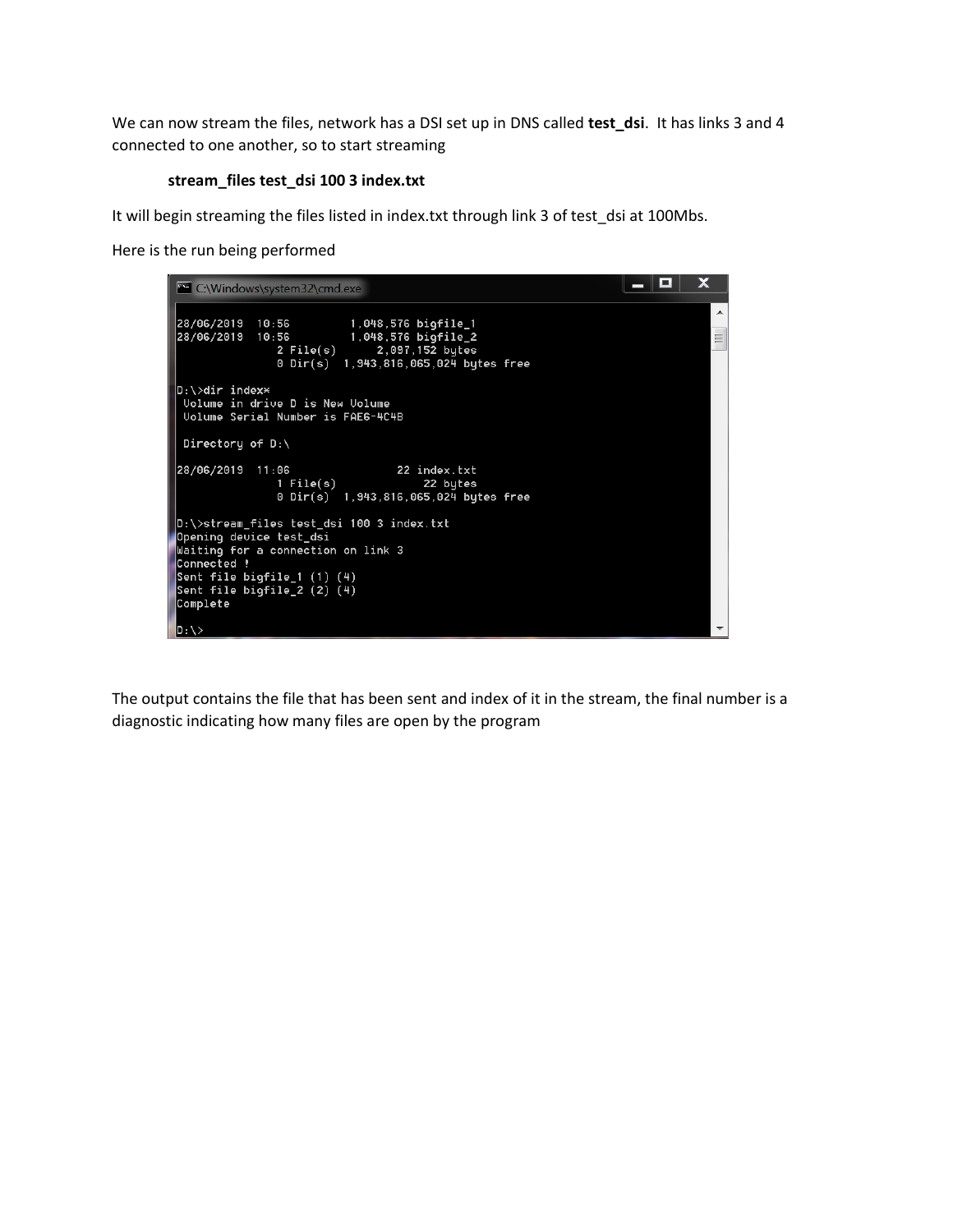#### Linux Example

Remember to setup the 4links environment by running the environment set up script

Here is a screenshot of the environment being set up

File Edit View Search Terminal Help example . /opt/4links/env example esl version Compiled against API version: CentOS-7 v34.5.1560511746<br>Running against API version : CentOS-7 v34.5.1560511746 example

We have two files to send **bigfile\_1** and **bigfile\_2**

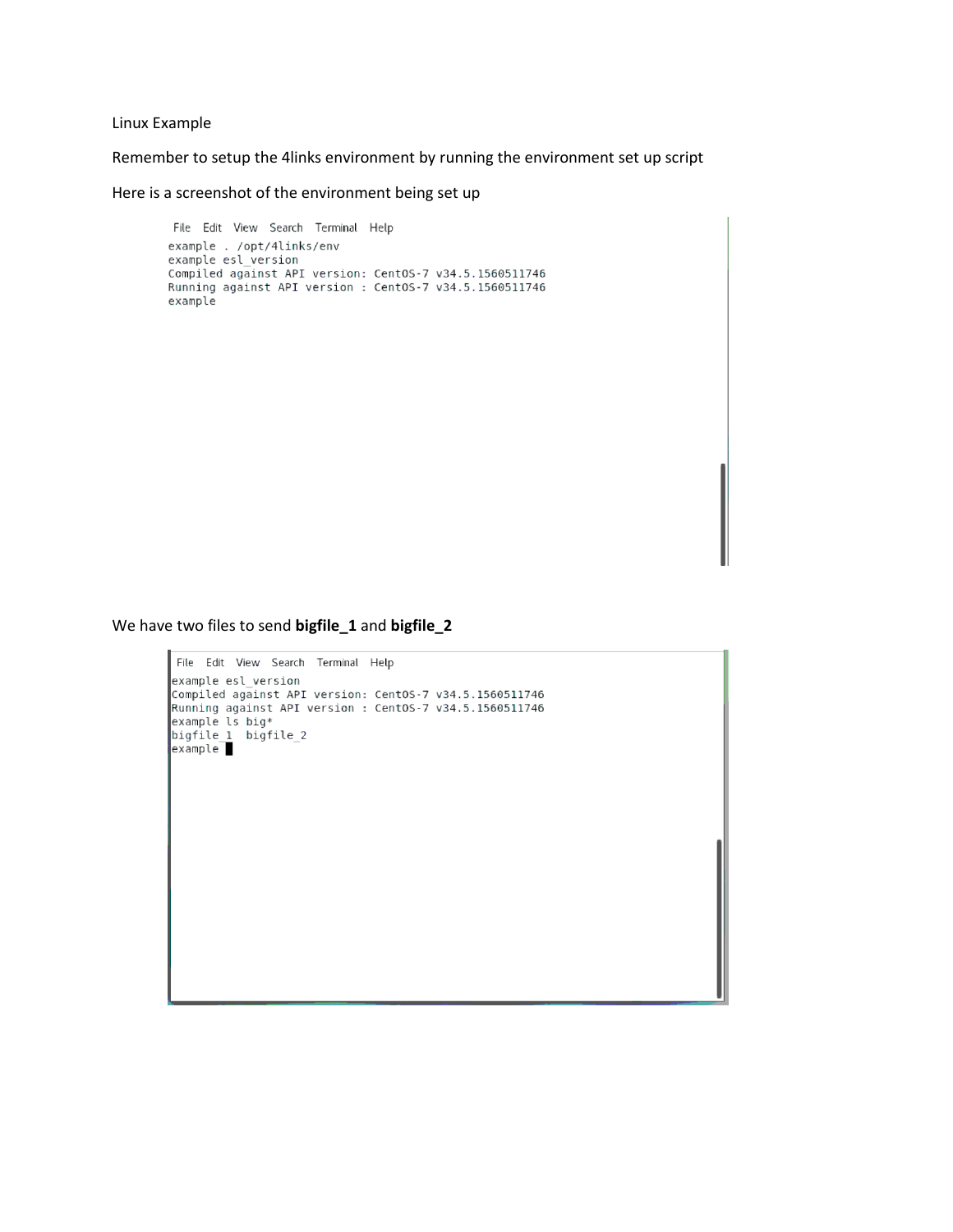We need to create the index file, this can be done in vim or any other text editor.

scrowe@engineering:~  $\times$ File Edit View Search Terminal Help example esl version Compiled against API version: CentOS-7 v34.5.1560511746<br>Running against API version : CentOS-7 v34.5.1560511746 example ls big\*<br>bigfile\_1 bigfile\_2  $example$  echo bigfile  $1 >$  index  $example$  echo bigfile  $1 \gg$  index example echo bigfile\_2 >> index<br>example echo bigfile\_2 >> index<br>example cat index bigfile 1  $bigfile_1$ bigfile\_2<br>example